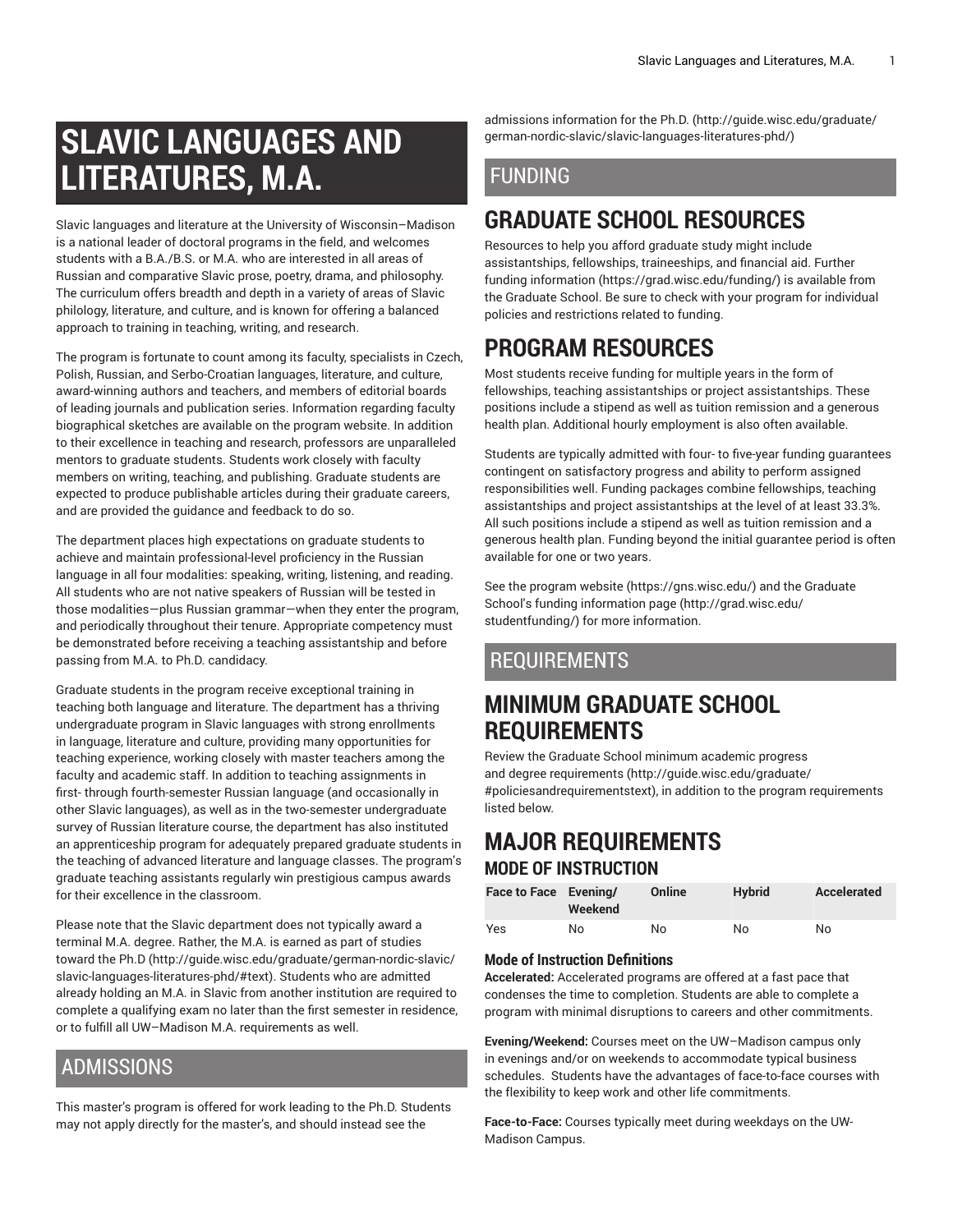**Hybrid:** These programs combine face-to-face and online learning formats. Contact the program for more specific information.

**Online:** These programs are offered 100% online. Some programs may require an on-campus orientation or residency experience, but the courses will be facilitated in an online format.

#### **CURRICULAR REQUIREMENTS**

#### **Requirements Detail** Minimum Credit Requirement 30 credits Minimum Residence Credit Requirement 30 credits Minimum Graduate Coursework **Requirement** 20 credits must be graduate-level coursework. Details can be found in the Graduate School's Minimum Graduate Coursework (50%) policy ([https://policy.wisc.edu/library/](https://policy.wisc.edu/library/UW-1244/) [UW-1244](https://policy.wisc.edu/library/UW-1244/) (<https://policy.wisc.edu/library/UW-1244/>)). **Overall** Graduate GPA Requirement 3.6 GPA required. Other Grade Requirements n/a Assessments Passing grades (no lower than B) on three of the and Examinations the history of Russian literature (linked to courses program's six written Foundation examinations in SLAVIC 701 Survey of Old Russian Literature, SLAVIC 702 Eighteenth-Century Russian Literature, SLAVIC 703 Foundations in Russian Romanticism, SLAVIC 707 Foundations in Russian Realism (~1840-1890s), SLAVIC 708 Foundation in Russian Modernism (~1890s-1930s), SLAVIC 709 Foundation in Soviet, Emigre, and Post-Soviet Literature (~1930-present)); exams may be taken irrespective of enrollment in the courses. Passing at least three out of five Russian language

proficiency examinations in reading, writing, speaking, listening, and grammar. Passing level for the first four exams: Advanced Low on ACTFL scale; passing score for grammar test: 80%.

A Gateway exercise: the full faculty review of student's progress to date and assessment of potential to succeed in the Ph.D. track is conducted upon the award of the M.A. At least one senior faculty member must express willingness ultimately to serve as dissertation advisor. Students who do not pass the Gateway exercise may not continue for Ph.D.

Language Requirements "Assessments and Examinations." For Russian language proficiency requirements see

#### **REQUIRED COURSES**

| Code                                  | Title                                       | Credits |
|---------------------------------------|---------------------------------------------|---------|
| SLAVIC 800                            | Proseminar-Slavic Literature and<br>Culture |         |
| Select at least two of the following: |                                             | 4-5     |
| SLAVIC 801                            | <b>Slavic Critical Theory and Practice</b>  |         |
| SLAVIC 802                            | The Structure of Russian                    |         |
|                                       |                                             |         |

| SLAVIC 804                                                                                                                                                               | <b>Methods of Teaching Slavic</b><br>Languages |       |
|--------------------------------------------------------------------------------------------------------------------------------------------------------------------------|------------------------------------------------|-------|
| Seminar requirement                                                                                                                                                      |                                                |       |
| SLAVIC 900                                                                                                                                                               | Seminar, Slavic Literature and<br>Culture      | 3     |
| SLAVIC <sub>900</sub>                                                                                                                                                    | Seminar, Slavic Literature and<br>Culture      | 3     |
| <b>Flectives</b>                                                                                                                                                         |                                                | 18-19 |
| Additional credits to reach 30 taken in consultation with<br>advisor. Additional enrollments in SLAVIC 900 above the<br>6-credit requirement may count toward electives. |                                                |       |
| <b>Total Credits</b>                                                                                                                                                     |                                                | 30    |

# POLICIES

# **GRADUATE SCHOOL POLICIES**

The Graduate School's Academic Policies and [Procedures \(https://](https://grad.wisc.edu/acadpolicy/) [grad.wisc.edu/acadpolicy/](https://grad.wisc.edu/acadpolicy/)) provide essential information regarding general university policies. Program authority to set degree policies beyond the minimum required by the Graduate School lies with the degree program faculty. Policies set by the academic degree program can be found below.

### **MAJOR-SPECIFIC POLICIES PRIOR COURSEWORK**

#### **Graduate Work from Other Institutions**

Students are not allowed to count graduate coursework from other institutions to fulfill degree requirements.

#### **UW–Madison Undergraduate**

With program approval, up to 7 credits numbered 700 and above taken in the Slavic program while pursuing a UW–Madison undergraduate degree are allowed to count toward the degree. Coursework earned five or more years prior to admission to a master's degree is not allowed to satisfy requirements.

#### **UW–Madison University Special**

With program approval, students are allowed to count no more than 9 credits of coursework numbered 300 or above taken as a UW–Madison special student. Coursework earned five or more years prior to admission to a master's degree is not allowed to satisfy requirements.

#### **PROBATION**

A semester GPA below 3.25 will result in the student being placed on academic probation. If a semester GPA of 3.25 is not attained during the subsequent semester of full time enrollment the student may be dismissed from the program.

#### **ADVISOR / COMMITTEE**

All students meet with graduate advisor once a semester (in November and April) to discuss their progress and to plan their coursework for the subsequent semester.

#### **CREDITS PER TERM ALLOWED**

15 credits